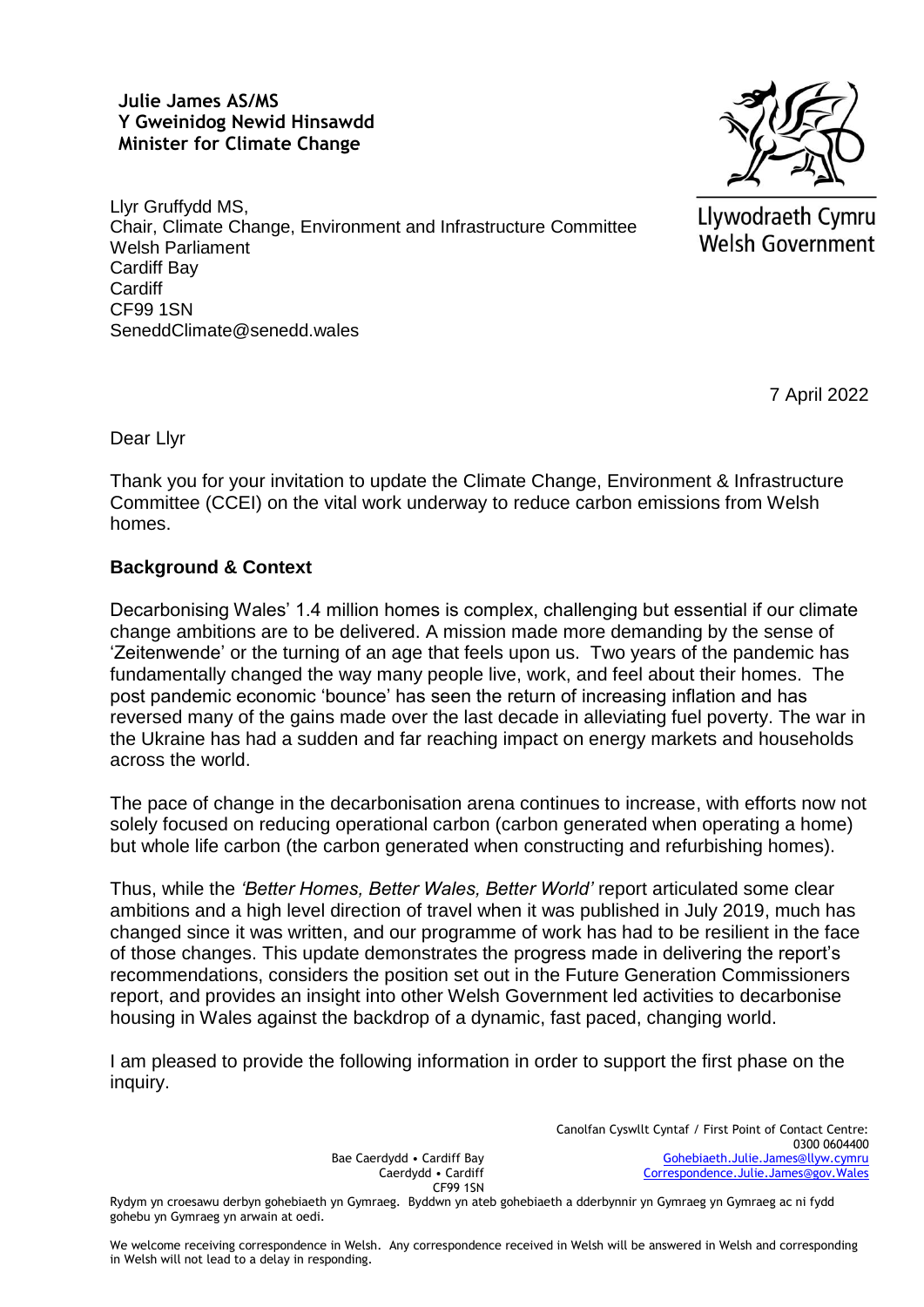#### **Provide an update on progress made by the Welsh Government in taking forward each of the recommendations made by the Decarbonisation of Homes in Wales Advisory Group in its report,** *Better Homes, Better Wales, Better World.*

The independent report 'Better Homes,' Better Wales, Better World – Decarbonising existing homes in Wales' was published in July 2019. Welsh Ministers accepted in principle 7 strategic commitments, comprising 24 actions. Of the 24 actions, 9 have been delivered, 12 are progressing and 3 have not been actioned yet, although preliminary groundwork has begun. Decarbonisation is a long term activity with some recommendations spanning a decade or more. Hence, there are a number of recommendations making progress but not yet concluded. Annex A provides details of current progress against each action

### **Headlines**

- 1. The report recommends at least £100m of investment be made available to kick start the decarbonisation of housing in Wales. The Optimised Retrofit Programme (ORP) has been established in response. Ministers have already committed £70m of funding to social landlords to learn how to effectively and efficiently decarbonise homes. A further £150m has been made available to continue ORP during this term of government, taking total residential decarbonisation investment since 2020 to around £220m.
- 2. ORP provides 'gap' funding to bridge the gap between how much private funding social landlords can afford to invest in order to decarbonise a home, and the actual costs. The investment aims to pump prime markets in the early years of moving to Net Zero Carbon, upskill and increase competency in assessors and installers, whilst growing indigenous Welsh supply chain capacity to allow local businesses to fully benefit from the 'green building revolution'.
- 3. ORP has funded the successful establishment of two Dynamic Purchasing Systems (DPSs). These procurement frameworks - one for skills and one for low carbon materials – have been deliberately set up to support the systemic change to decarbonise sectors of the economy. The frameworks allow Welsh SMEs and microbusinesses to benefit from significant local ORP investment. The aim is to generate prosperity within communities and retain investment value within Wales.
- 4. Channelling ORP investment through social landlords supports a 'testing and learning' approach to decarbonising homes. As well as evaluating the technical and tenant aspects of the work, actual costs will be monitored and used in the assumptions of future funding models of residential decarbonisation. This approach will provide the springboard to rapidly start the decarbonising of homes in other tenures by 2023.
- 5. Decarbonisation efforts are starting in social housing, before moving into other tenures because this is where Welsh Minsters have the most levers. Report recommendations relating to the private rented sector and owner occupiers are therefore less advanced than for social homes because of this strategic prioritisation.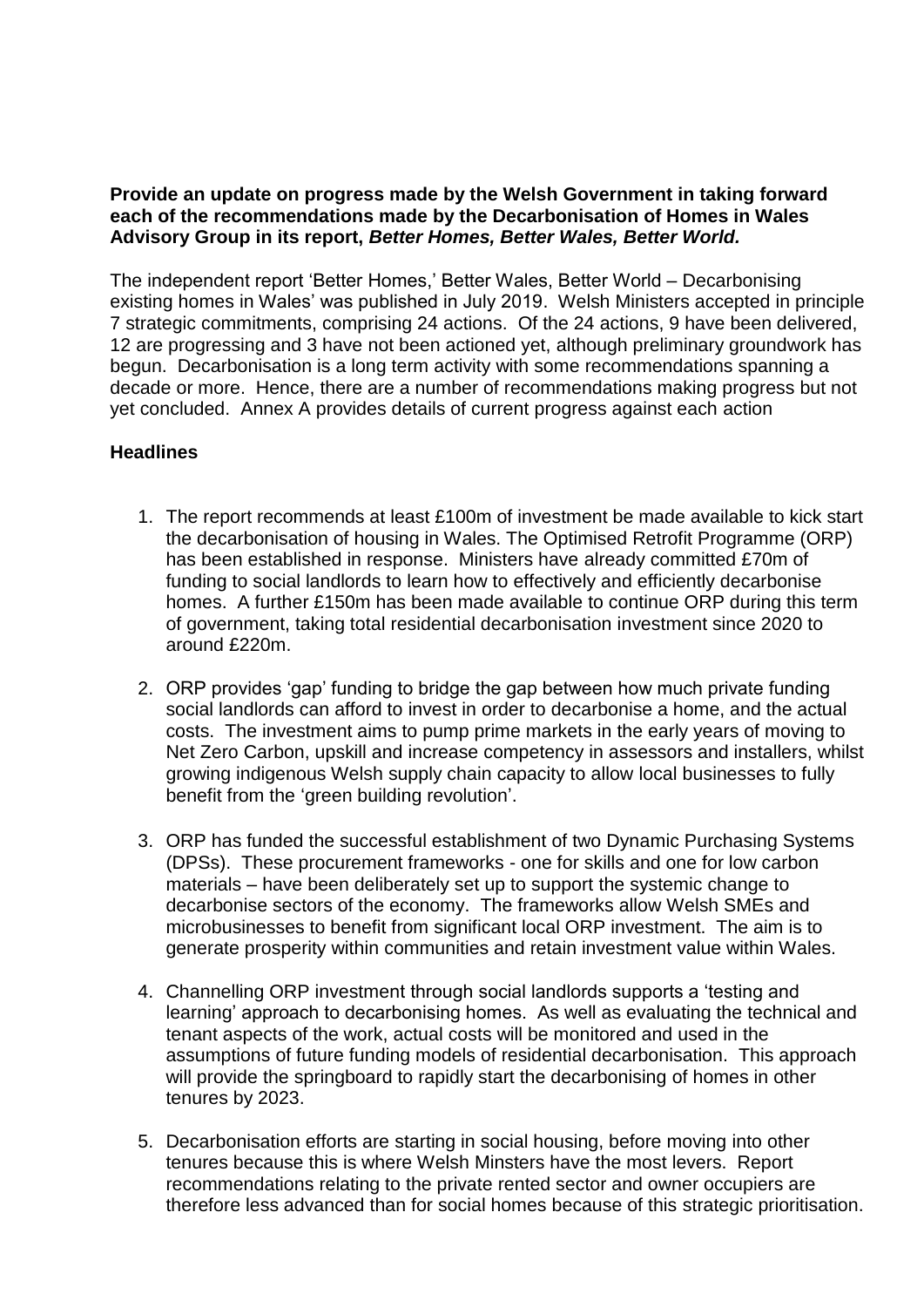- 6. The Optimised Retrofit Programme reflects a strategic commitment to decarbonise in a way that is good for people and the planet. In practice, this means assessing each home to decide the works required to ensure the property reaches Net Zero Carbon. The next step is then agreeing a schedule of works for the property, setting out when the works will be undertaken. This home by home approach will allow Welsh Government to collect data about the status and condition of social housing stock to inform future decisions, and measure progress towards housing decarbonisation targets.
- 7. The Welsh Development Quality Requirement 2021, Creating Beautiful Homes and Spaces (WDQR2021) became extant on 1st October 2021. The standard determines the quality of new-build affordable homes in Wales funded by Welsh Government. This UK leading social homes standard requires EPCA -SAP 92 in response to the report recommendations, bans the use of fossil fuelled heating and hot water, and is expected to be expanded to apply to market homes by 2025. This is as per recommendation from the 2019 Independent Affordable Housing Review. This standard eliminates the requirement to retrofit homes built to the WDQR2021 standard in future.
- 8. The revised Welsh Quality Housing Standard (WHQS) sets the standard for existing social homes in Wales. Due for consultation in May 2022, the standard will deliver a long term retrofit programme (10 years or more) for social housing. Proposals are likely to include EPCA (SAP 92), and carbon reduction measures to deliver Net Zero Carbon in line with *'Net Zero Wales'* commitments. It is expected WHQS will be expanded into other tenures over time.
- 9. The Welsh Government is making maximum use of communities, networks, and third sector organisations in helping to decarbonise homes. The new WHQS and WDQR2021 standards involved significant co-creation with a range of stakeholders. For example, the WHQS task and finish group includes Public Health Wales, Tai Pawb (third sector organisation focused on equalities), TPAS (the tenants' representative body) and the Future Generations Commissioner's (FGC) office amongst others.
- 10.Welsh Ministers have also invested £990,000 over three years to fund a Net Zero Carbon 'Hwb' to provide support to social landlords seeking advice and guidance on approaches to decarbonise their housing stock. Access to the latest research and thinking, information regarding material choices and procurement support will also be available. The Hwb will begin operating in 2022/2023 on a 'for good' basis for social landlords, before being rapidly expanded to support private landlords and homeowners seeking to reduce the carbon footprint of their home.

### **Share with the Committee the Welsh Government's response to the Future Generation Commissioner's report, Homes Fit for the Future: The Retrofit Challenge**

11.The Welsh Government did not make a formal response to the FGC's report Homes Fit for the Future; The Retrofit Challenge. The FGC's report focussed on estimating the total funding needed for the decarbonisation of homes in Wales, identify funding gaps and suggesting approaches to addressing these gaps. The report provides a useful addition to thinking on this highly complex issue.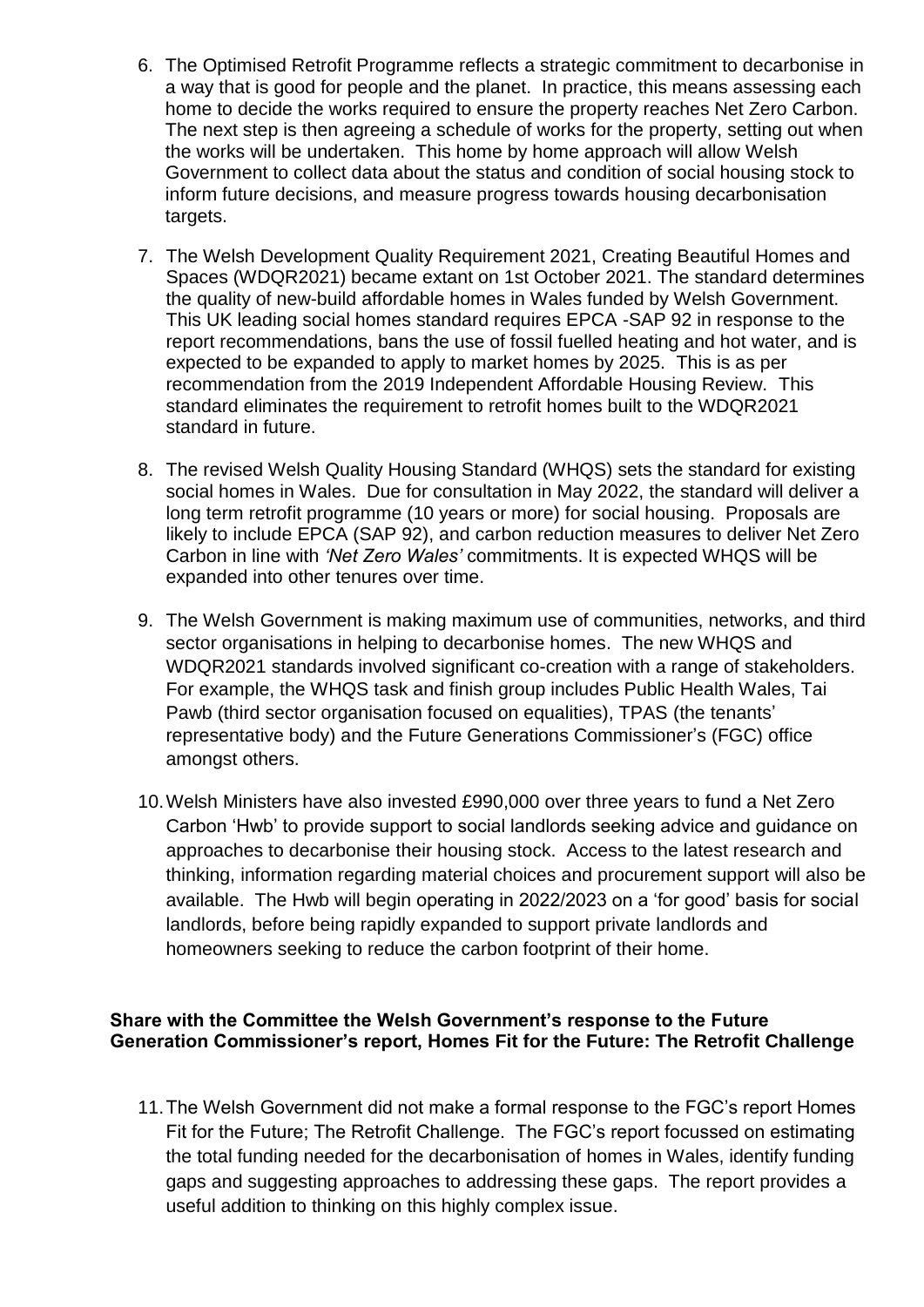- 12.Welsh Government is working together with the social housing sector and others to develop the new WHQS standard for retrofitting social homes. The revised standard will address fuel poverty and climate change, as set out in the Future Generation Commissioners Report, and is key to developing a fair and sustainable funding model for the future.
- 13.The 'Homes fit for the Future' report underlines the importance of Government funding of decarbonising retrofit of homes. However, whilst Government has an important role to play in setting direction and supporting organisations financially in the early years of residential decarbonisation, the costs will need to be born in partnership with, business, organisations and individuals. Future funding models will need to reflect this position.
- 14.Welsh Government has begun evaluating a variety of options for financing retrofit in the owner-occupied and private rented sectors. These incorporate both grant funding and repayable finance. The financial capacity of the end-user will be utilised to help direct them to the most appropriate financing solution in the medium term.
- 15.Some of the models for financing that are being considered include Property Assessed Clean Energy, in which the loan is linked to the property rather than individual, low interest loans, equity release loans and green mortgages. A grant mechanism may also be needed for lower income households.
- 16.Decarbonising and improving the energy efficiency of homes in Wales across all tenures, and how we might fund this, is highly complex. Welsh Government continues to work with partners to explore approaches. Specifically we have recently begun work with the Development Bank of Wales looking at funding options for the owner occupied sectors.
- 17.The independent Decarbonisation Implementation Group (Chair Chris Jofeh authored the 'Better Homes, Better Wales, Better' World report) provides expert guidance to Welsh Government regarding housing decarbonisation. The group is tasked with developing a potential 'offer' or product targeted at owner occupiers and the group due to report back to officials shortly.
- 18.While the report provided some suggested priorities for the Welsh Government, a number of areas within the report were acknowledged as being dependent on wider work with the UK government. For example, Welsh Government is committed to responding to the UK Government's Minimum Energy Efficiency Standard (MEES) consultation scheduled for spring 2023. However, this is not a devolved matter so Ministers must work with UK government to shape and influence the approach. It would not be appropriate for us to pre-empt the outcome of this consultation into energy efficiency standards in the Private Rented Sector. Hence the prioritisation of social sector, before turning our decarbonisation efforts to other tenures.
- 19.The Future Generations Commissioner's report sets out the interconnected challenge of decarbonising homes whilst tackling fuel poverty. Officials are working to ensure coherence across these policy areas. The creation of the new Group structure with a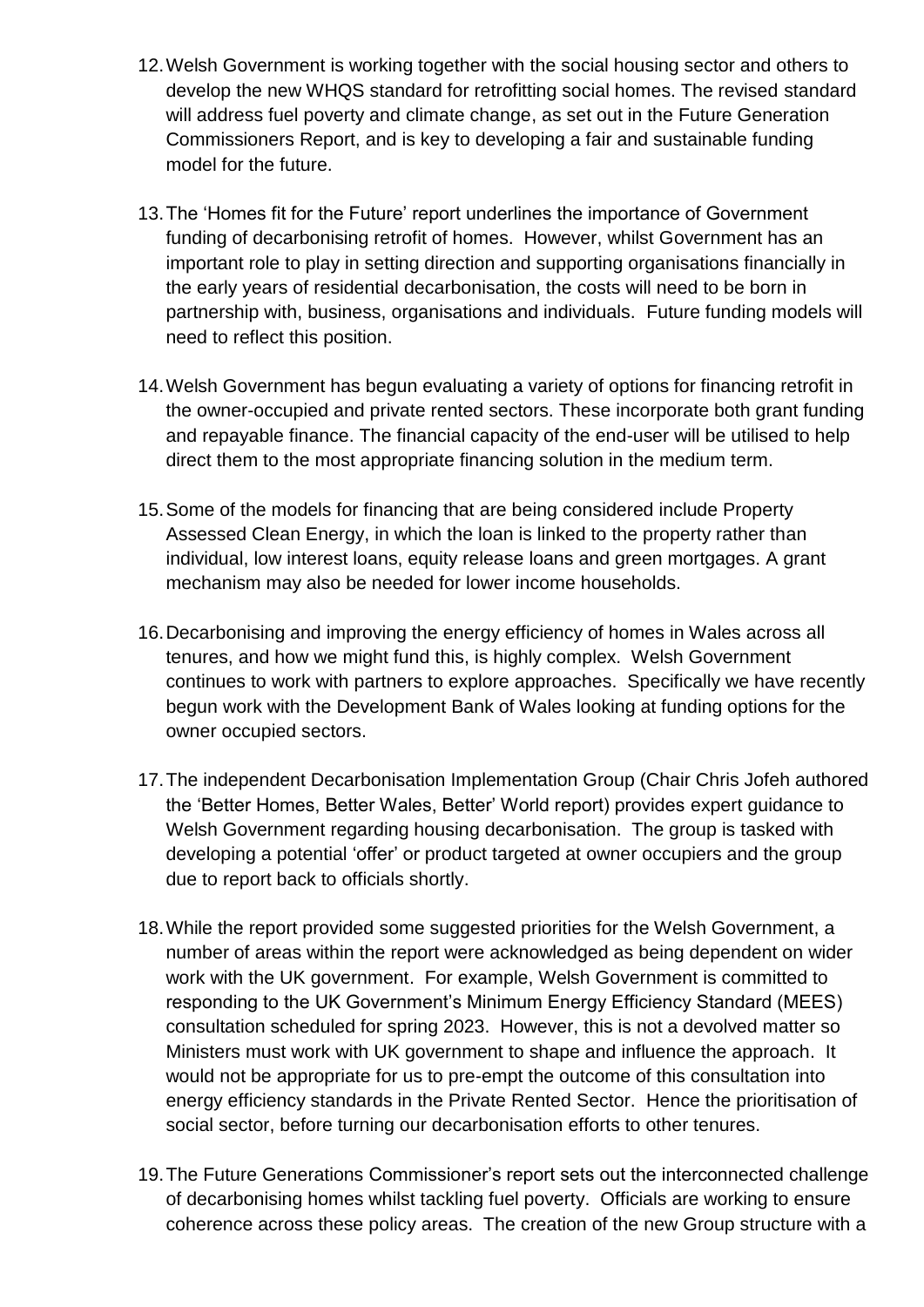new Director General for climate change reflects the key priorities of this government and the determination for alignment of these areas. New arrangements come in to being on 1<sup>st</sup> April 2022.

I look forward to sharing with you in more detail our progress decarbonising housing in Wales in future sessions of the Committee.

Yours sincerely

Whe James

**Julie James AS/MS** Y Gweinidog Newid Hinsawdd Minister for Climate Change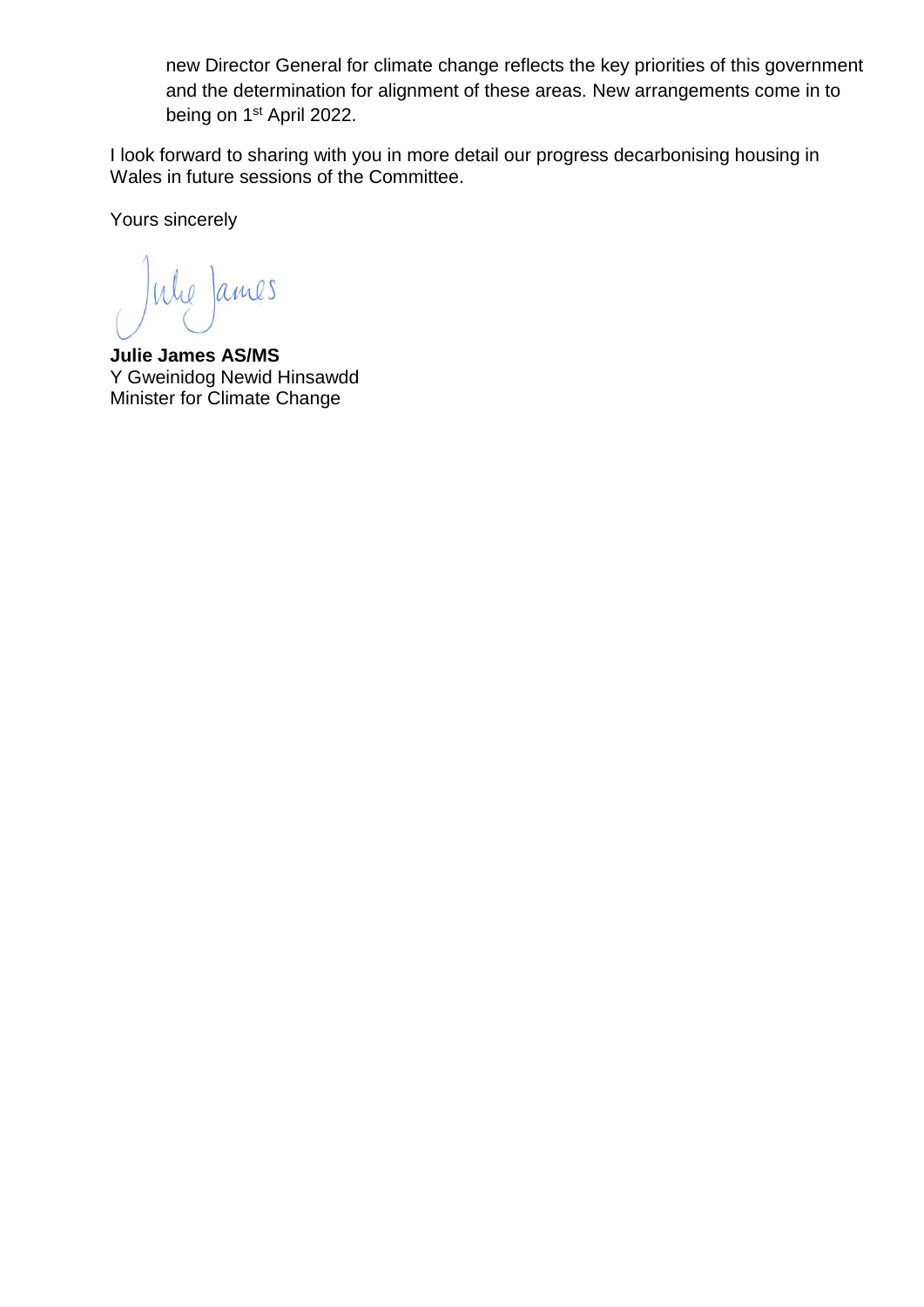## **Julie James AS/MS Y Gweinidog Newid Hinsawdd Minister for Climate Change**



# Llywodraeth Cymru **Welsh Government**

#### Annex A

| <b>Recommendation</b>             | <b>Supporting Actions</b>                                                                                                                                                                                                                                                                                                                                                                                                             | <b>Update</b>                                                                                                                                                                                                                                                                                                                                                                                                                                                                                                                                            |
|-----------------------------------|---------------------------------------------------------------------------------------------------------------------------------------------------------------------------------------------------------------------------------------------------------------------------------------------------------------------------------------------------------------------------------------------------------------------------------------|----------------------------------------------------------------------------------------------------------------------------------------------------------------------------------------------------------------------------------------------------------------------------------------------------------------------------------------------------------------------------------------------------------------------------------------------------------------------------------------------------------------------------------------------------------|
| <b>Strategic Commitment</b>       | Action 1.1 - The Welsh Government                                                                                                                                                                                                                                                                                                                                                                                                     | Delivered. The Net Zero Wales chapter on residential decarbonisation sets                                                                                                                                                                                                                                                                                                                                                                                                                                                                                |
|                                   | should publicly commit now to pursuing a                                                                                                                                                                                                                                                                                                                                                                                              | out long term national strategic commitments to achieve 2050 climate                                                                                                                                                                                                                                                                                                                                                                                                                                                                                     |
| <b>Political parties in</b><br>1. | 30-year residential decarbonisation                                                                                                                                                                                                                                                                                                                                                                                                   | change targets.                                                                                                                                                                                                                                                                                                                                                                                                                                                                                                                                          |
| <b>Wales should make</b>          | programme                                                                                                                                                                                                                                                                                                                                                                                                                             |                                                                                                                                                                                                                                                                                                                                                                                                                                                                                                                                                          |
| a strategic                       |                                                                                                                                                                                                                                                                                                                                                                                                                                       |                                                                                                                                                                                                                                                                                                                                                                                                                                                                                                                                                          |
| commitment to                     |                                                                                                                                                                                                                                                                                                                                                                                                                                       |                                                                                                                                                                                                                                                                                                                                                                                                                                                                                                                                                          |
| national residential              |                                                                                                                                                                                                                                                                                                                                                                                                                                       |                                                                                                                                                                                                                                                                                                                                                                                                                                                                                                                                                          |
| decarbonisation and               |                                                                                                                                                                                                                                                                                                                                                                                                                                       |                                                                                                                                                                                                                                                                                                                                                                                                                                                                                                                                                          |
| stick to it                       |                                                                                                                                                                                                                                                                                                                                                                                                                                       |                                                                                                                                                                                                                                                                                                                                                                                                                                                                                                                                                          |
|                                   | Action 1.2 - All political parties at the<br>national and local level should make a<br>clear commitment to supporting the<br>achievement of the targets in<br>Recommendation 2.                                                                                                                                                                                                                                                       | Delivered - Co-operation agreement programme commitment '15'<br>references expectations around Net Zero Carbon delivery of infrastructure,<br>which includes housing.                                                                                                                                                                                                                                                                                                                                                                                    |
|                                   | Action 1.3 - No later than 2025, all new<br>homes in Wales must be built to be low<br>carbon, energy and water efficient and<br>climate resilient. Independent checks<br>must be made to ensure these higher<br>standards are delivered. This will prevent<br>the challenge to retrofit homes becoming<br>larger and more expensive. All homes<br>built with public sector funding should<br>meet these standards no later than 2021. | Delivered. On 1 <sup>st</sup> October 2021, WMs published Welsh Development<br>Quality Requirements (WDQR2021) containing these requirements.<br>The standard contains and expectation that all homes built with public<br>sector funding should meet these standards no later than 2025. This is<br>later than the recommended 2021, but allows alignment with Building<br>Regulations Part L requirements due in 2025 which are on a regular review<br>cycle. 2025 was also the recommendation from the 2019 Independent<br>Affordable Housing Review. |

Canolfan Cyswllt Cyntaf / First Point of Contact Centre:

0300 0604400

Bae Caerdydd • Cardiff Bay Caerdydd • Cardiff CF99 1SN

[Gohebiaeth.Julie.James@llyw.cymru](mailto:Gohebiaeth.Julie.James@llyw.cymru)  [Correspondence.Julie.James@gov.Wales](mailto:Correspondence.Julie.James@gov.Wales)

Rydym yn croesawu derbyn gohebiaeth yn Gymraeg. Byddwn yn ateb gohebiaeth a dderbynnir yn Gymraeg yn Gymraeg ac ni fydd gohebu yn Gymraeg yn arwain at oedi.

We welcome receiving correspondence in Welsh. Any correspondence received in Welsh will be answered in Welsh and corresponding in Welsh will not lead to a delay in responding.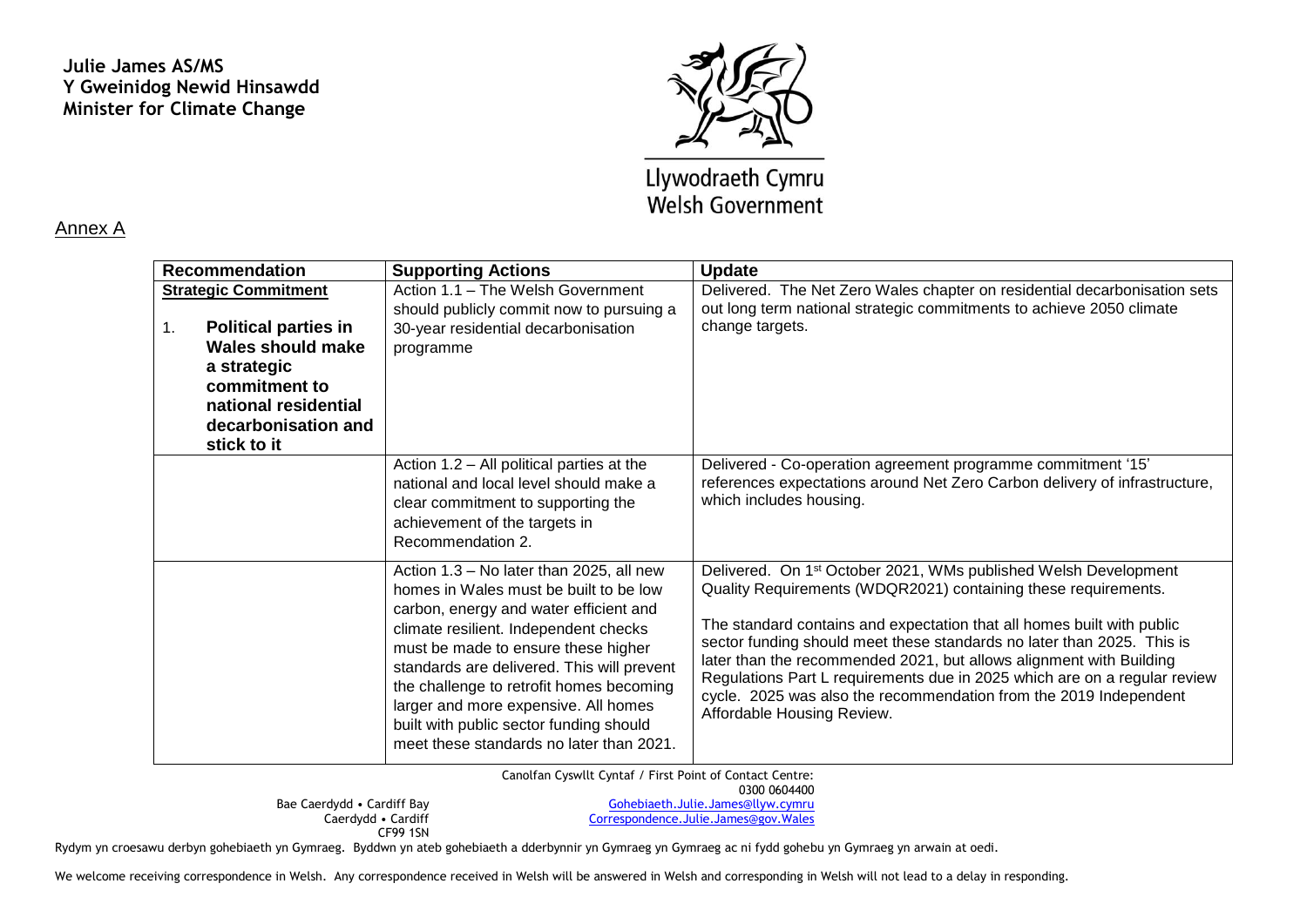|    | <b>Recommendation</b>                                                                                                                                                               | <b>Supporting Actions</b>                                                                                                                                                                                                                                                                                                         | <b>Update</b>                                                                                                                                                                                                                                                                                                                                                                                                                                                                                                                                                                                                                                                                                                                                                                                                    |
|----|-------------------------------------------------------------------------------------------------------------------------------------------------------------------------------------|-----------------------------------------------------------------------------------------------------------------------------------------------------------------------------------------------------------------------------------------------------------------------------------------------------------------------------------|------------------------------------------------------------------------------------------------------------------------------------------------------------------------------------------------------------------------------------------------------------------------------------------------------------------------------------------------------------------------------------------------------------------------------------------------------------------------------------------------------------------------------------------------------------------------------------------------------------------------------------------------------------------------------------------------------------------------------------------------------------------------------------------------------------------|
|    |                                                                                                                                                                                     | <b>Action 1.4 - The Welsh Government</b><br>should urgently start developing the<br>recommendations and actions in this<br>report into an ambitious programme of<br>action which is ready for implementation<br>in 2021. This must be underpinned by<br>behaviour change principles and a<br>communications plan reflecting them. | Delivered. The Optimised Retrofit programme was established 2020, one<br>year ahead of schedule.<br>£100k of behaviour change activity funded as part of ORP together with<br>significant communication and engagement activity via a specialist agency<br>and landlords own resources to work with tenants. Examples of content are<br>shared below:                                                                                                                                                                                                                                                                                                                                                                                                                                                            |
| 2. | <b>Set Ambitious Targets</b><br><b>The Welsh</b><br><b>Government should</b><br>set ambitious<br>housing targets to<br>meet its ambition of<br>achieving net zero<br>carbon by 2050 | Action $2.1 - By 2050$ the housing stock<br>must be retrofitted to beyond SAP90 to<br>achieve an EPC Band A rating,<br>recognising that not all homes will be able<br>to achieve this.                                                                                                                                            | Progressing - the proposed new Welsh Quality Housing Standard (WHQS)<br>is likely to require social housing to meet EPC A -SAP 92 within a decade.<br>A highly ambitious standard, as the current energy efficiency rating in the<br>standard is EPC D -SAP65. Not all homes can meet the standard right<br>now, but over time, with decarbonisation of the grid, technology<br>improvements and reduced costs in later years of the programme, it is<br>anticipated the majority will be able to meet the standard.<br>The learning and capacity to deliver similar in other tenures is more<br>challenging. The energy efficiency measure will be determined by UK<br>government (energy is not a devolved matter) and until this is known in<br>2023, future financial models of support cannot be developed. |
|    |                                                                                                                                                                                     | Action 2.2 - Lobby the UK government to<br>support and encourage the further<br>decarbonisation of the energy supply<br>grids because Wales will not achieve the<br>carbon reduction target without it.                                                                                                                           | Progressing. Grid decarbonisation in Wales has progressed faster than<br>originally anticipated which has made setting EPCA as a standard bold, yet<br>achievable for social homes. Work is ongoing with UK Government and<br>specifically BEIS to ensure they understand Welsh needs and reflect these<br>in their decisions on how to decarbonise the Grids.                                                                                                                                                                                                                                                                                                                                                                                                                                                   |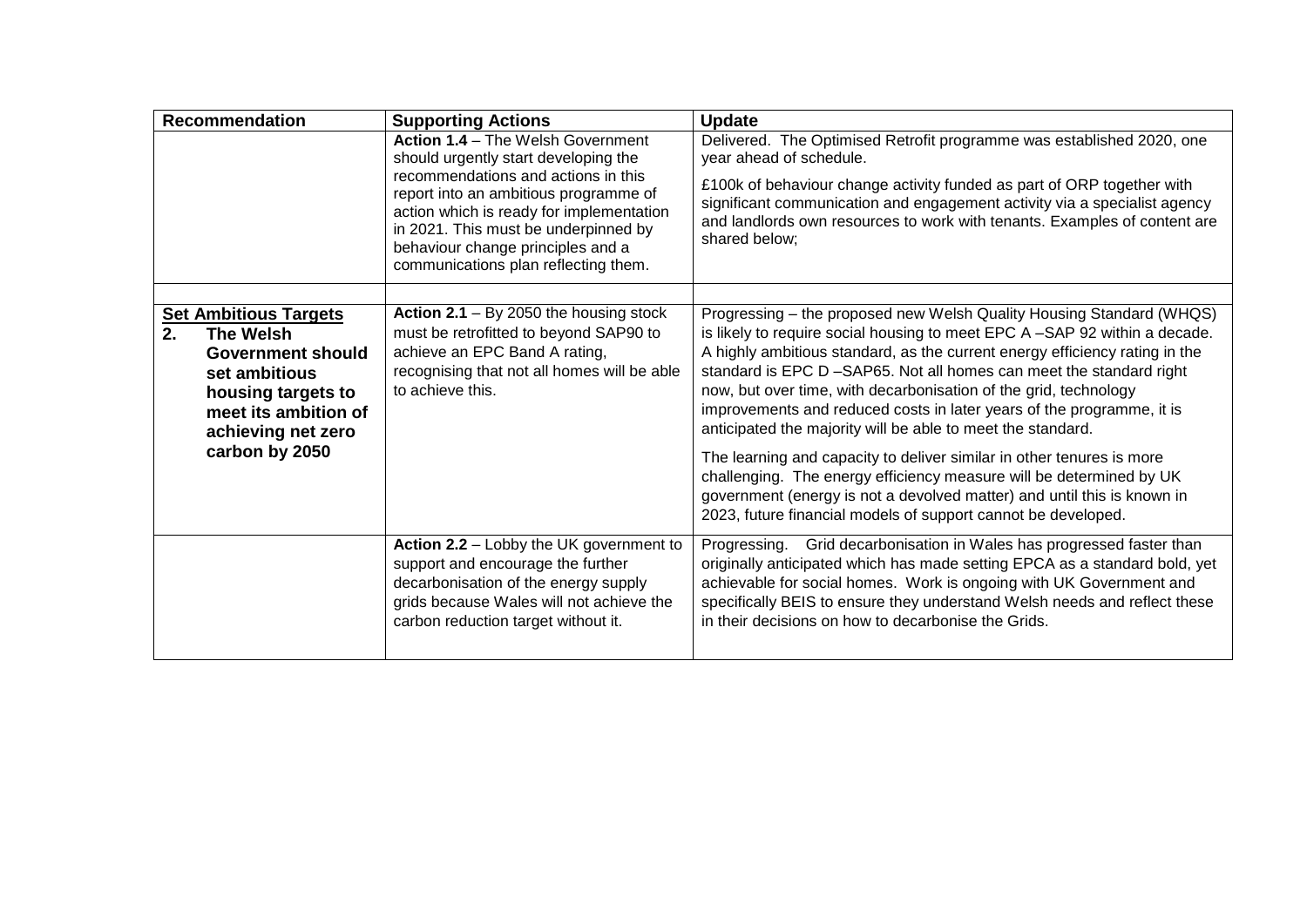| <b>Recommendation</b>                                                                                                                                                                                                           | <b>Supporting Actions</b>                                                                                                                                                                                                                                                                                                                                                          | <b>Update</b>                                                                                                                                                                                                                                                                                                                                                                                                                                                                                                                                                                                                                                                                                                                                                                      |
|---------------------------------------------------------------------------------------------------------------------------------------------------------------------------------------------------------------------------------|------------------------------------------------------------------------------------------------------------------------------------------------------------------------------------------------------------------------------------------------------------------------------------------------------------------------------------------------------------------------------------|------------------------------------------------------------------------------------------------------------------------------------------------------------------------------------------------------------------------------------------------------------------------------------------------------------------------------------------------------------------------------------------------------------------------------------------------------------------------------------------------------------------------------------------------------------------------------------------------------------------------------------------------------------------------------------------------------------------------------------------------------------------------------------|
|                                                                                                                                                                                                                                 | Action 2.3 - The Welsh Government<br>should urgently commence a 10-year<br>programme to prioritise the retrofit of<br>certain homes.<br>(a) The Welsh Government should set a<br>target of EPC Band A for homes in social<br>ownership and homes in fuel poverty.<br>(b) The Welsh Government should<br>incentivise early adopters to retrofit<br>homes to a target of EPC Band A. | Delivered - Welsh Quality Housing Standard is likely to propose EPCA SAP<br>92 for existing social homes ahead of formal consultation in May 2022. This<br>will be a programme of 10 years or longer to decarbonise social homes.<br>Many of these households will be in fuel poverty. The Warm homes<br>programme for other tenures is out to formal consultation currently. The<br>response may need to adapt in response to the cost of living increases and<br>demand greater energy efficiency to reduce bills.<br>ORP rewards early movers to retrofit homes to EPCA - ORP is time limited<br>programme for this term of government, so landlords innovating and driving<br>forward in this space have access to generous funding to start their<br>decarbonisation journey. |
|                                                                                                                                                                                                                                 |                                                                                                                                                                                                                                                                                                                                                                                    |                                                                                                                                                                                                                                                                                                                                                                                                                                                                                                                                                                                                                                                                                                                                                                                    |
| <b>Ensure Quality and Delivery</b><br>across Tenures<br><b>The Welsh</b><br>3.<br><b>Government should</b><br>put in place the right<br>support and delivery<br>mechanisms across all<br>tenures to help<br>achieve the targets | Action 3.1 - The Welsh Government<br>should fund the creation of and publicly<br>promote a "Home Log book" for every<br>home to guide energy efficiency decisions<br>and investments.                                                                                                                                                                                              | Delivered. The Optimised Retrofit is WG strategic approach to<br>decarbonising homes. The programme is the delivery vehicle and requires<br>each home to have a Whole House Assessment, delivered in accordance<br>with PAS2035 - the best practice standard in conducting assessments.<br>The asessment creates a log book of what works are required to the home<br>to decarbonise it. It is expected this approach will be rolled out across<br>tenures.                                                                                                                                                                                                                                                                                                                        |
|                                                                                                                                                                                                                                 | Action 3.2 - The Welsh Government<br>should work with stakeholders and other<br>interested organisations to create and<br>fund an independent quality assurance<br>regime that is appropriate for single<br>homes as well as multi-property projects.                                                                                                                              | Progressing. It is early stages of ORP and the evaluation and monitoring of<br>the work is underway – focusing on the impact of the works undertaken to<br>decarbonise the home and the tenant lived experience. This will form the<br>basis of what works, and once best practice is established, an appropriate<br>quality assurance regime will be considered, if required.                                                                                                                                                                                                                                                                                                                                                                                                     |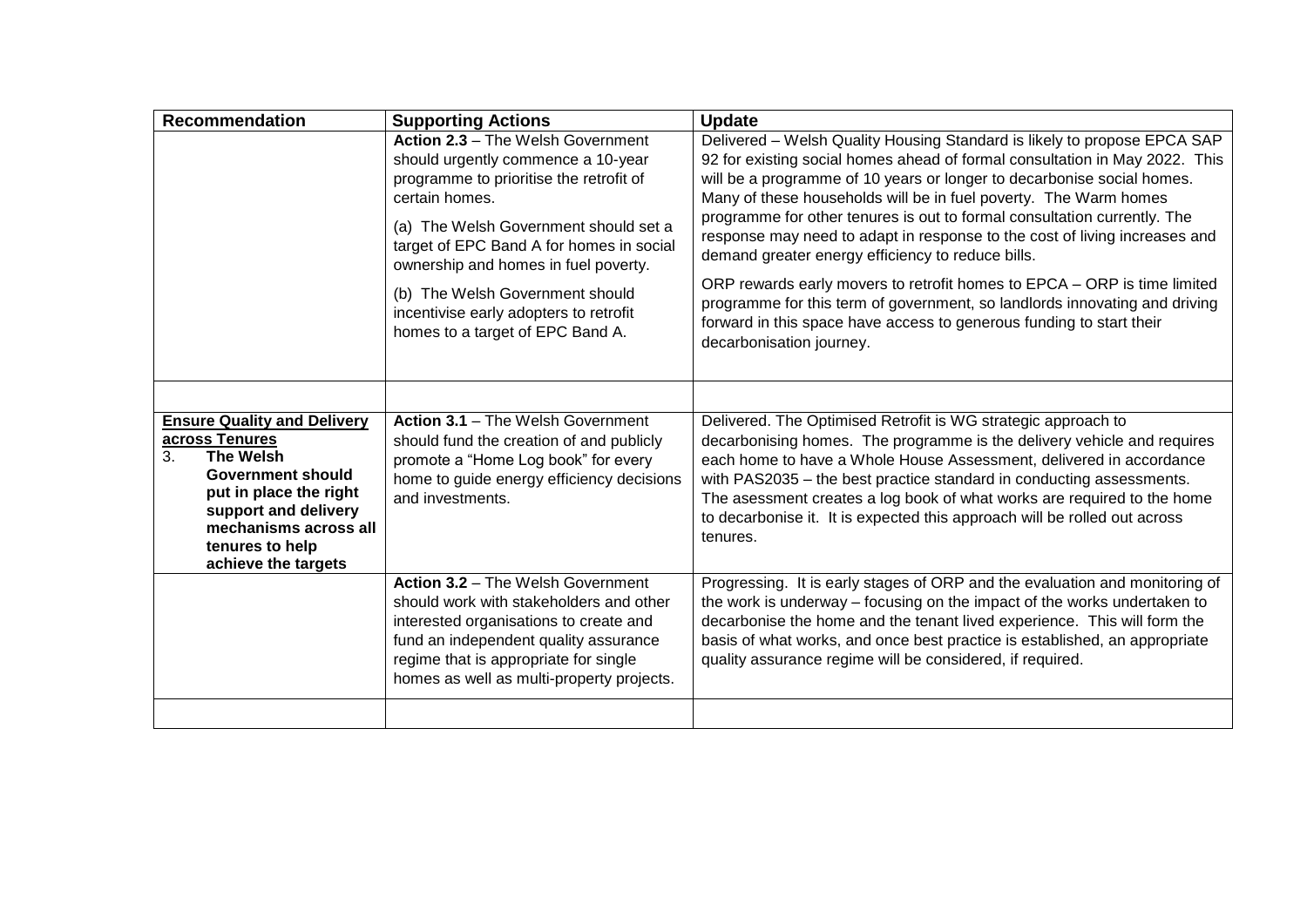| <b>Recommendation</b>                                                                                                                                                                                                                  | <b>Supporting Actions</b>                                                                                                                                                                                                                                                                                   | <b>Update</b>                                                                                                                                                                                                                                                                                                                                                                                                                                                                                                  |
|----------------------------------------------------------------------------------------------------------------------------------------------------------------------------------------------------------------------------------------|-------------------------------------------------------------------------------------------------------------------------------------------------------------------------------------------------------------------------------------------------------------------------------------------------------------|----------------------------------------------------------------------------------------------------------------------------------------------------------------------------------------------------------------------------------------------------------------------------------------------------------------------------------------------------------------------------------------------------------------------------------------------------------------------------------------------------------------|
|                                                                                                                                                                                                                                        | Action 3.3 - Ensure the new quality<br>regime is appropriate and accessible to<br>SMEs in Wales as well as larger firms and<br>that all have access to the skills and<br>training they need to take advantage of a<br>30 year retrofit programme.                                                           | Progressing. ORP has funded the successfully established two Dynamic<br>Purchasing System (DPSs). These procurement frameworks - one for skills<br>and one for low carbon materials have been deliberately set up to support<br>the systemic change needed to decarbonise sectors of the economy. The<br>frameworks allow Welsh SME and microbusinesses to benefit from<br>significant local ORP investment. The aim is to generate prosperity within<br>communities and retain investment value within Wales. |
|                                                                                                                                                                                                                                        |                                                                                                                                                                                                                                                                                                             | Housing officials are also working closely with colleagues in SHELL team,<br>regional skills partnerships and Constructing Excellence Wales to develop a<br>skilled, competent green workforce - known as the 'decarb army'. The<br>pace of the activity is not moving as quickly as hoped.                                                                                                                                                                                                                    |
|                                                                                                                                                                                                                                        | Action 3.4 - Encourage and support<br>businesses in Wales to deliver projects<br>that will result in the best community<br>benefits.                                                                                                                                                                        | Progressing. All ORP 2 funded retrofit schemes must demonstrate social<br>value the investment brings to the community locality. This could be jobs<br>and training opportunities, enhancements to biodiversity, or wealth<br>generation by using local supply chains.                                                                                                                                                                                                                                         |
|                                                                                                                                                                                                                                        | Action 3.5 - Encourage and support<br>social landlords to extend their residential<br>upgrade activities beyond their own<br>portfolios to help deliver improvements to<br>homes owned by their occupiers and by<br>private sector landlords.                                                               | No action yet. Housing decarbonisation is focused on social housing as this<br>is where Government has most ability to set direction and influence.<br>Learning from this sector will allow rapid expansion into other tenures, when<br>people have learnt the most efficient and effective ways to decarbonise<br>homes. Energy is not a devolved matter. When UK Government's position<br>is clearer on private rented home energy standards, then WG will look to<br>progress this action.                  |
| <b>Incentivising and Supporting</b><br><b>Action</b><br><b>The Welsh</b><br>4.<br>Government, working<br>with others, should<br>develop a holistic<br>package of support<br>across all tenures to<br>motivate and facilitate<br>action | Action 4.1 - The Welsh Government<br>must urgently undertake detailed<br>modelling of the costs associated with the<br>targets set out in Recommendation 2.<br>This will inform priority early action<br>according to tenure, archetype and<br>geography and specifically to verify the<br>10-year targets. | Progressing. The Future Generation Commissioners report published July<br>2021 has provided useful additional thinking in this space. Financial<br>modelling has been undertaken is tandem with social landlords to begin<br>developing a financial offer for the sector. Factors modelled include age of<br>stock, archetype and location. Once the new WHQS is finalised, financial<br>models can move from theoretical models to real life funding products.                                                |
|                                                                                                                                                                                                                                        | Action 4.2 - Continue the WHQS for<br>social landlords and the £108m per year<br>funding associated with it, on the basis                                                                                                                                                                                   | Delivered. The new WHQS standard proposals include Part 3 which sets<br>out decarbonisation standards social landlords are expected to deliver in<br>return for £108m dowry and MRA funding.                                                                                                                                                                                                                                                                                                                   |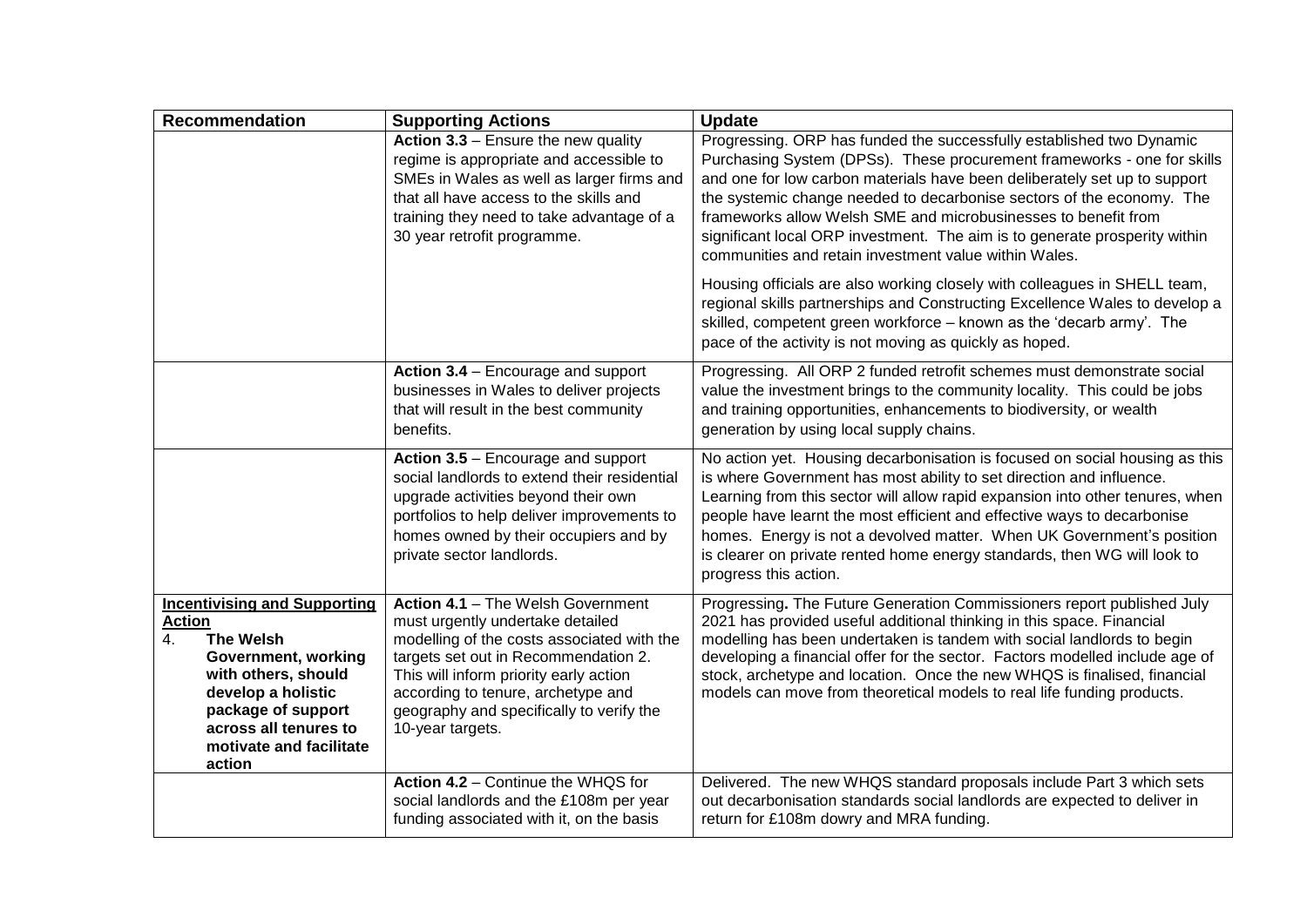| <b>Recommendation</b> | <b>Supporting Actions</b>                                                                                                                                                                                                               | <b>Update</b>                                                                                                                                                                                                                                                                                                                                                                                                                                                                                                                                                            |
|-----------------------|-----------------------------------------------------------------------------------------------------------------------------------------------------------------------------------------------------------------------------------------|--------------------------------------------------------------------------------------------------------------------------------------------------------------------------------------------------------------------------------------------------------------------------------------------------------------------------------------------------------------------------------------------------------------------------------------------------------------------------------------------------------------------------------------------------------------------------|
|                       | that they deliver against the stretching<br>targets set out in Recommendation 2.                                                                                                                                                        |                                                                                                                                                                                                                                                                                                                                                                                                                                                                                                                                                                          |
|                       | Action 4.3 - Provide guidance and<br>support to social landlords to enable them<br>to meet the challenging new targets in<br>Recommendation 2.                                                                                          | Progressing. The revised WHQS standard is clear and concise. However,<br>to ensure interpretation and expectations are consistent, guidance including<br>case studies and examples have been produced to support landlords and<br>tenants.                                                                                                                                                                                                                                                                                                                               |
|                       | Action 4.4 - Find a financial solution for<br>traditional RSLs who do not currently<br>receive WHQS resources to enable them<br>to meet the stretching targets described in<br>Recommendation 2.                                        | Progressing. OPR 3 running in 2022 to 2023 is likely to test a funding<br>model that includes financial support for traditional RSLs. Testing this<br>approach in the next financial year will shape the future funding for<br>decarbonisation.                                                                                                                                                                                                                                                                                                                          |
|                       | Action 4.5 - Ensure existing public sector<br>funding programmes that support the<br>improvement of homes are amended to<br>align with the outcomes and targets<br>recommended in this report.                                          | Progressing. Welsh government funded housing must meet WDQR2021 or<br>WHQS. Land division has now adopted housing standards for WG sites<br>under development and disposal to ensure consistency across WG public<br>funded schemes. The technical team sit on site meeting steering groups to<br>ensure this is so. Further, Regeneration division is seeking similar<br>alignment of decarbonisation standards for town centre re-development.<br>The standards are new and evolving and harmonisation of standards is a<br>key plank of housing policy going forward. |
|                       | Action 4.6 - Make resources available to<br>fund the development of Home Log<br>books, detailed in Recommendation 3,<br>and the funding of uptake by<br>homeowners.                                                                     | Progressing. OPR fund whole house assessments to generate a log<br>book/passport setting out the works required to the property. The concept<br>of keeping the assessment and subsequent record of works is the next<br>iteration. For social landlord, their asset management systems retain this<br>information to help plan future repairs and maintenance. The challenge lies<br>in other tenures.                                                                                                                                                                   |
|                       | Action 4.7 - The process for homeowners<br>applying for financial support should be as<br>straightforward as possible, and be linked<br>to the need for a Home Log book<br>described in Recommendation 3.                               | Not actioned yet. Home-owner proposition preliminary work is underway<br>but not mature enough to deliver this recommendation yet.                                                                                                                                                                                                                                                                                                                                                                                                                                       |
|                       | Action 4.8 - Urgently create financial<br>support mechanisms to enable owner-<br>occupiers and private landlords who wish<br>to improve the energy efficiency of their<br>properties. Press the UK Government for<br>financial support. | No actioned yet. Groundwork has begun with talks with Development Bank<br>commencing and the Independent Decarbonisation Implementation Group<br>(DIG) tasked with coming up with solutions for owners, which could be<br>rolled out to private landlords.                                                                                                                                                                                                                                                                                                               |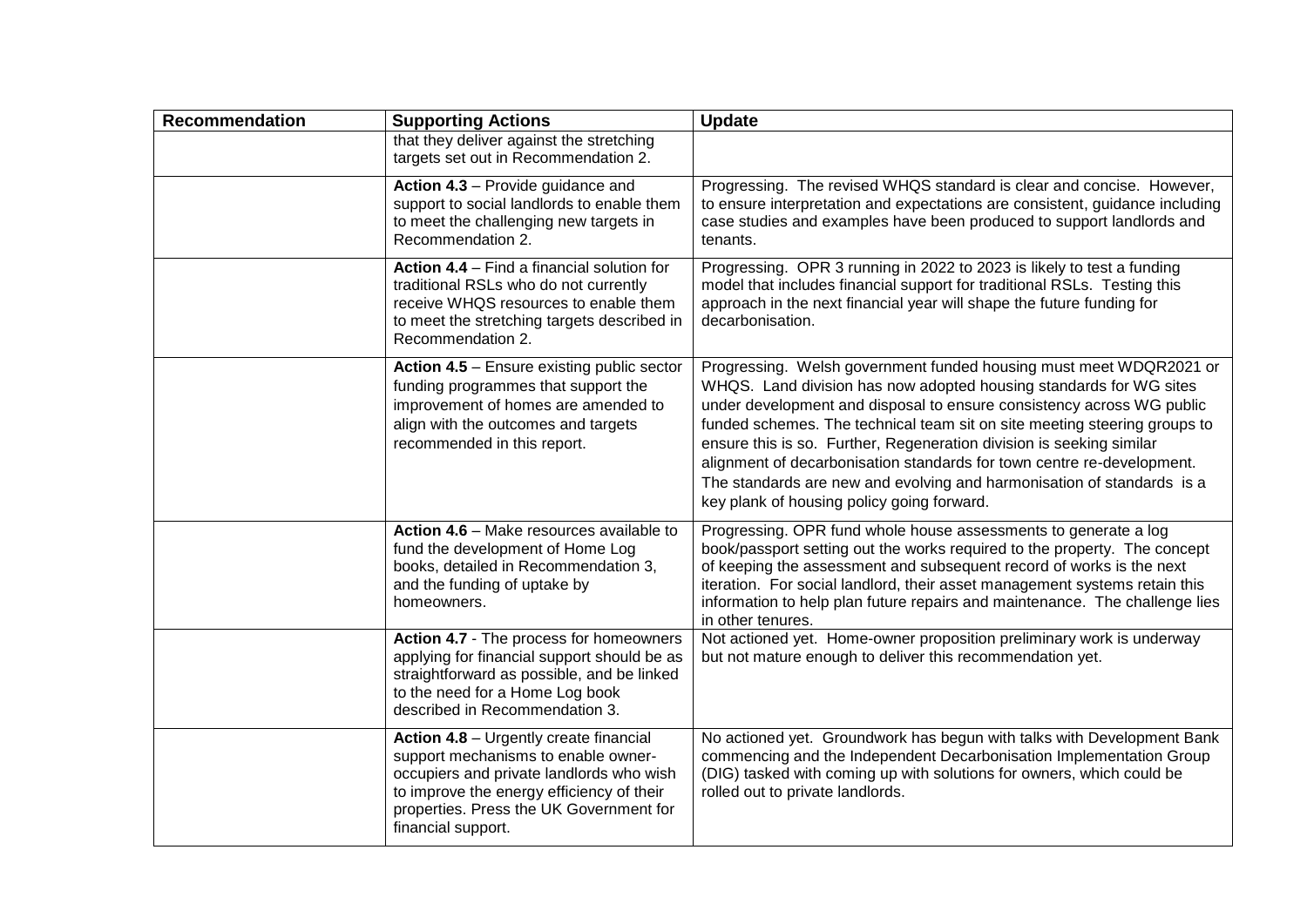| <b>Recommendation</b>                                                                                                                                                                                                                 | <b>Supporting Actions</b>                                                                                                                                                                                                                                                                                                                                                | <b>Update</b>                                                                                                                                                                                                                                                                                                                                                                                                                                                                                                                                                                                                                             |
|---------------------------------------------------------------------------------------------------------------------------------------------------------------------------------------------------------------------------------------|--------------------------------------------------------------------------------------------------------------------------------------------------------------------------------------------------------------------------------------------------------------------------------------------------------------------------------------------------------------------------|-------------------------------------------------------------------------------------------------------------------------------------------------------------------------------------------------------------------------------------------------------------------------------------------------------------------------------------------------------------------------------------------------------------------------------------------------------------------------------------------------------------------------------------------------------------------------------------------------------------------------------------------|
|                                                                                                                                                                                                                                       | Action 4.9 - Longer term and/or more<br>innovative non-financial solutions need to<br>be quickly identified, piloted, field-trialled<br>and, if successful, rolled out.                                                                                                                                                                                                  | Delivered. ORP was established to test and learn how to decarbonise<br>homes, and the impact of field trials and pilots will be shared more widely as<br>quickly as possible. This is to allow housing professionals across tenures to<br>understand how to decarbonise homes.                                                                                                                                                                                                                                                                                                                                                            |
|                                                                                                                                                                                                                                       |                                                                                                                                                                                                                                                                                                                                                                          |                                                                                                                                                                                                                                                                                                                                                                                                                                                                                                                                                                                                                                           |
| <b>Data and Knowledge</b><br>5.<br><b>The Welsh</b><br><b>Government should</b><br>collect data about the<br>status and condition<br>of the housing stock<br>to inform future<br>decisions and<br>measure progress<br>towards targets | Action 5.1 - All relevant information,<br>including energy consumption data from<br>before and after retrofit activities, should<br>be used to inform the measurement of<br>progress, policy development and<br>investment. The data collection process<br>will need to inform the Low Carbon<br>Delivery Plan.                                                          | Progressing. Data protocols have been put in place to allow energy<br>consumption data collected by landlords to be shared with WG in order to<br>monitor progress of ORP funded schemes. Baseline winter consumption<br>data is being collected and IES systems which collect this data are<br>mandatory condition of ORP grant. The data will inform many aspects of<br>WG Net Zero Wales delivery.                                                                                                                                                                                                                                     |
|                                                                                                                                                                                                                                       |                                                                                                                                                                                                                                                                                                                                                                          |                                                                                                                                                                                                                                                                                                                                                                                                                                                                                                                                                                                                                                           |
| <b>Test and Rollout</b><br><b>The Welsh</b><br>6.<br><b>Government should</b><br>continue to monitor<br>and test new solutions<br>to decarbonise homes                                                                                | Action 6.1 - Establish a fund of at least<br>£100 million to continue until 2030 to pay<br>for the development of small and large-<br>scale testing of innovative solutions, not<br>limited to technical issues, which will help<br>to decarbonise Welsh homes. The Welsh<br>Government's successful Innovative<br>Housing Programme (IHP) provides a<br>model for this. | Delivered. The Optimised Retrofit Programme (ORP) has been established<br>in response to this recommendation. Ministers have already committed<br>£70m of funding to social landlords to learn how to effectively and efficiently<br>decarbonise homes. A further £150m has been made available to continue<br>ORP during this term of government, taking total residential decarbonisation<br>investment since 2020 to around £220m.                                                                                                                                                                                                     |
|                                                                                                                                                                                                                                       |                                                                                                                                                                                                                                                                                                                                                                          |                                                                                                                                                                                                                                                                                                                                                                                                                                                                                                                                                                                                                                           |
| The Importance of<br><b>Communities</b>                                                                                                                                                                                               | Action 7.1 - Encourage and support<br>community involvement in the<br>development and delivery of a new<br>programme.                                                                                                                                                                                                                                                    | Progressing. The new WHQS standard has included the perspectives of<br>over 1,000 welsh tenants, and several sessions have been run in<br>partnership with TPAS to ensure the standard reflects the views of tenants.<br>Elements of this model of engagement may be replicated when developing<br>a programme of decarbonisation for residents of other tenures. We are<br>clear - WHQS is a tenant focused standard.<br>ORP also involves significant community involvement activity, largely driven<br>through landlord's engagement mechanisms. Lack of resident<br>receptiveness to decarb measures to their home is a major risk to |